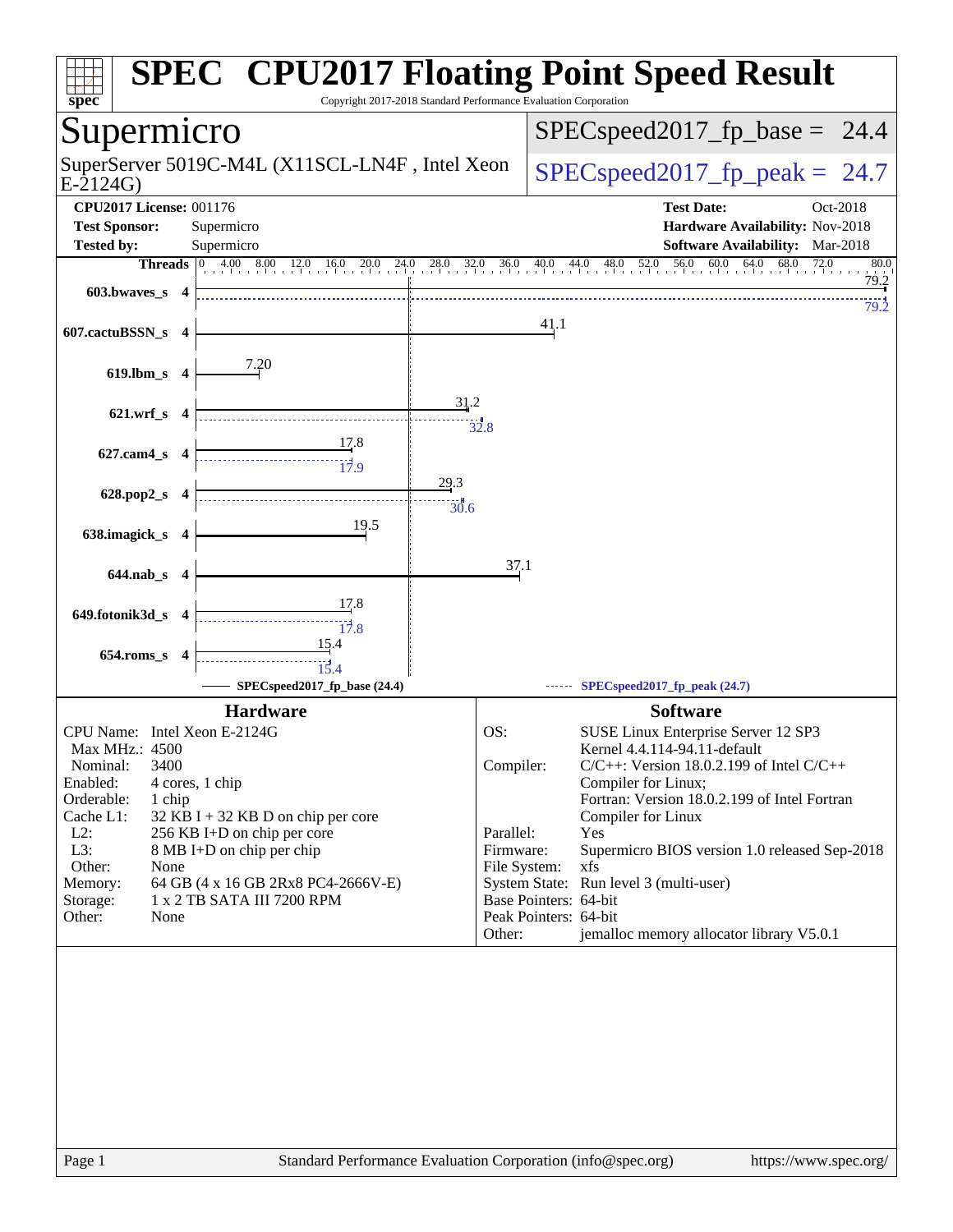

Copyright 2017-2018 Standard Performance Evaluation Corporation

# Supermicro

E-2124G) SuperServer 5019C-M4L (X11SCL-LN4F, Intel Xeon  $\big|$  SPECspeed2017 fp\_peak = 24.7

 $SPECspeed2017<sub>fp</sub> base = 24.4$ 

**[CPU2017 License:](http://www.spec.org/auto/cpu2017/Docs/result-fields.html#CPU2017License)** 001176 **[Test Date:](http://www.spec.org/auto/cpu2017/Docs/result-fields.html#TestDate)** Oct-2018 **[Test Sponsor:](http://www.spec.org/auto/cpu2017/Docs/result-fields.html#TestSponsor)** Supermicro **[Hardware Availability:](http://www.spec.org/auto/cpu2017/Docs/result-fields.html#HardwareAvailability)** Nov-2018 **[Tested by:](http://www.spec.org/auto/cpu2017/Docs/result-fields.html#Testedby)** Supermicro **[Software Availability:](http://www.spec.org/auto/cpu2017/Docs/result-fields.html#SoftwareAvailability)** Mar-2018

#### **[Results Table](http://www.spec.org/auto/cpu2017/Docs/result-fields.html#ResultsTable)**

|                                   | <b>Base</b>    |                |              |                |       | <b>Peak</b>    |       |                |                |              |                |              |                 |              |
|-----------------------------------|----------------|----------------|--------------|----------------|-------|----------------|-------|----------------|----------------|--------------|----------------|--------------|-----------------|--------------|
| <b>Benchmark</b>                  | <b>Threads</b> | <b>Seconds</b> | <b>Ratio</b> | <b>Seconds</b> | Ratio | <b>Seconds</b> | Ratio | <b>Threads</b> | <b>Seconds</b> | <b>Ratio</b> | <b>Seconds</b> | <b>Ratio</b> | <b>Seconds</b>  | <b>Ratio</b> |
| $603.bwaves$ s                    | 4              | 745            | 79.2         | 747            | 79.0  | 745            | 79.2  | $\overline{4}$ | 745            | 79.2         | 745            | 79.2         | 746             | 79.1         |
| 607.cactuBSSN s                   | 4              | 406            | 41.1         | 406            | 41.1  | 406            | 41.1  | 4              | 406            | 41.1         | 406            | 41.1         | 406             | 41.1         |
| $619.1$ bm s                      | 4              | 728            | 7.20         | 727            | 7.20  | 727            | 7.20  | 4              | 728            | 7.20         | 727            | 7.20         | 727             | 7.20         |
| $621.wrf$ s                       | 4              | 424            | 31.2         | 423            | 31.3  | 426            | 31.1  | 4              | 405            | 32.7         | 402            | 32.9         | 404             | 32.8         |
| $627$ .cam $4 \text{ s}$          | 4              | 497            | 17.8         | 496            | 17.9  | 497            | 17.8  | 4              | 496            | 17.9         | 496            | 17.9         | 496             | 17.9         |
| $628.pop2_s$                      | 4              | 406            | 29.3         | 406            | 29.3  | 406            | 29.2  | 4              | 388            | 30.6         | 387            | 30.7         | 390             | 30.4         |
| 638.imagick_s                     | $\overline{4}$ | 739            | 19.5         | 739            | 19.5  | 739            | 19.5  | 4              | 739            | 19.5         | 739            | <b>19.5</b>  | 739             | 19.5         |
| $644$ .nab s                      | $\overline{4}$ | 471            | 37.1         | 471            | 37.1  | 471            | 37.1  | 4              | 471            | 37.1         | 471            | 37.1         | 47 <sup>°</sup> | 37.1         |
| 649.fotonik3d s                   | 4              | 511            | 17.8         | 512            | 17.8  | 512            | 17.8  | 4              | 512            | 17.8         | 512            | 17.8         | 511             | 17.8         |
| $654$ .roms s                     | $\overline{4}$ | 1025           | 15.4         | 1025           | 15.4  | 1027           | 15.3  | 4              | 1022           | 15.4         | 1027           | 15.3         | 1024            | 15.4         |
| $SPECspeed2017$ fp base =<br>24.4 |                |                |              |                |       |                |       |                |                |              |                |              |                 |              |

**[SPECspeed2017\\_fp\\_peak =](http://www.spec.org/auto/cpu2017/Docs/result-fields.html#SPECspeed2017fppeak) 24.7**

Results appear in the [order in which they were run.](http://www.spec.org/auto/cpu2017/Docs/result-fields.html#RunOrder) Bold underlined text [indicates a median measurement](http://www.spec.org/auto/cpu2017/Docs/result-fields.html#Median).

### **[Operating System Notes](http://www.spec.org/auto/cpu2017/Docs/result-fields.html#OperatingSystemNotes)**

Stack size set to unlimited using "ulimit -s unlimited"

### **[General Notes](http://www.spec.org/auto/cpu2017/Docs/result-fields.html#GeneralNotes)**

Environment variables set by runcpu before the start of the run: KMP\_AFFINITY = "granularity=fine,compact" LD\_LIBRARY\_PATH = "/home/cpu2017/lib/ia32:/home/cpu2017/lib/intel64:/home/cpu2017/je5.0.1-32:/home/cpu2017/je5.0.1-64" OMP\_STACKSIZE = "192M"

 Binaries compiled on a system with 1x Intel Core i7-6700K CPU + 32GB RAM memory using Redhat Enterprise Linux 7.5 Transparent Huge Pages enabled by default Prior to runcpu invocation Filesystem page cache synced and cleared with: sync; echo 3> /proc/sys/vm/drop\_caches

 Yes: The test sponsor attests, as of date of publication, that CVE-2017-5754 (Meltdown) is mitigated in the system as tested and documented. Yes: The test sponsor attests, as of date of publication, that CVE-2017-5753 (Spectre variant 1) is mitigated in the system as tested and documented. Yes: The test sponsor attests, as of date of publication, that CVE-2017-5715 (Spectre variant 2) is mitigated in the system as tested and documented. jemalloc, a general purpose malloc implementation built with the RedHat Enterprise 7.5, and the system compiler gcc 4.8.5 sources available from jemalloc.net or <https://github.com/jemalloc/jemalloc/releases>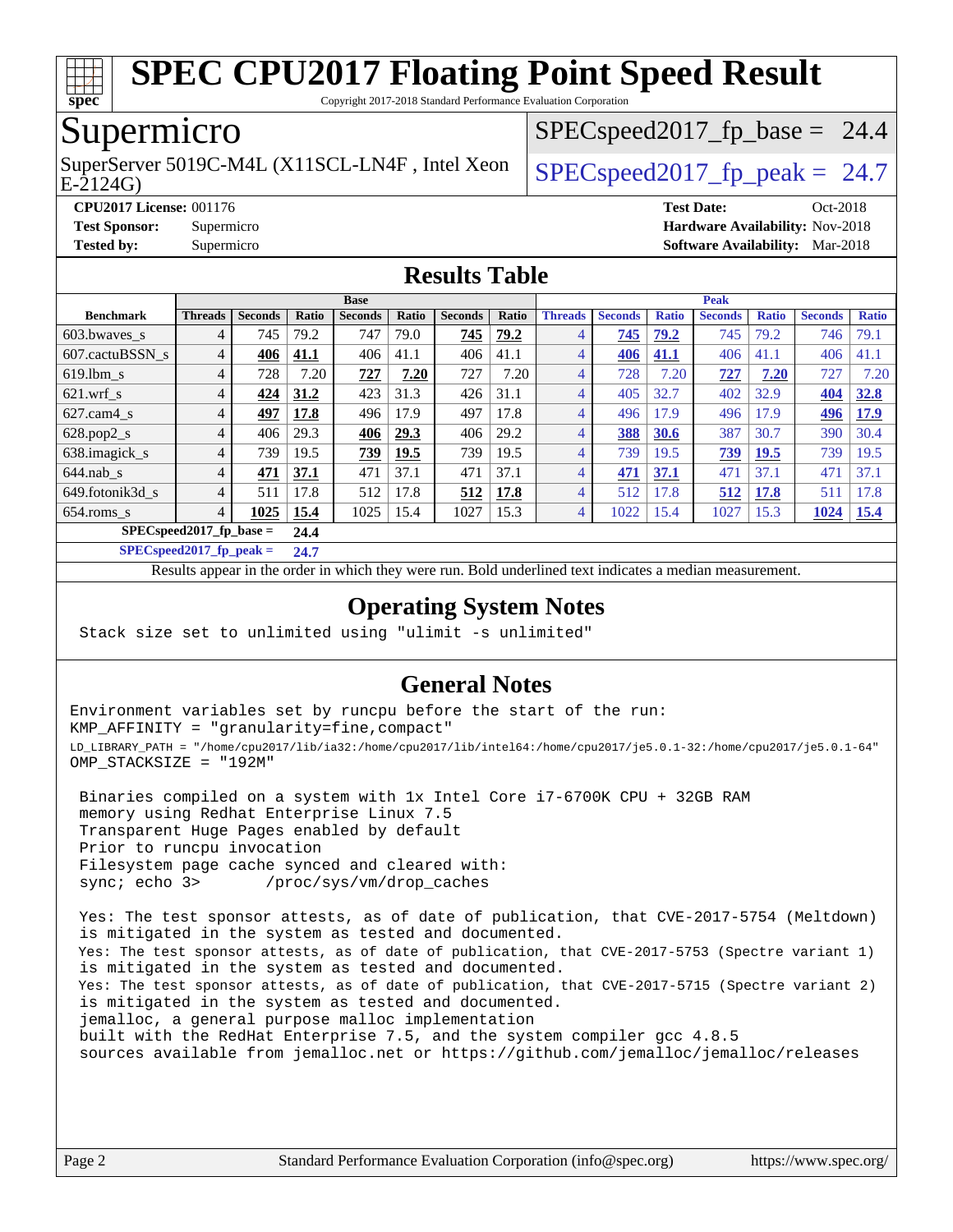

Copyright 2017-2018 Standard Performance Evaluation Corporation

### Supermicro

SuperServer 5019C-M4L (X11SCL-LN4F, Intel Xeon  $\Big|$  [SPECspeed2017\\_fp\\_peak =](http://www.spec.org/auto/cpu2017/Docs/result-fields.html#SPECspeed2017fppeak) 24.7

 $SPECspeed2017<sub>fp</sub> base = 24.4$ 

E-2124G)

**[CPU2017 License:](http://www.spec.org/auto/cpu2017/Docs/result-fields.html#CPU2017License)** 001176 **[Test Date:](http://www.spec.org/auto/cpu2017/Docs/result-fields.html#TestDate)** Oct-2018 **[Test Sponsor:](http://www.spec.org/auto/cpu2017/Docs/result-fields.html#TestSponsor)** Supermicro **[Hardware Availability:](http://www.spec.org/auto/cpu2017/Docs/result-fields.html#HardwareAvailability)** Nov-2018 **[Tested by:](http://www.spec.org/auto/cpu2017/Docs/result-fields.html#Testedby)** Supermicro **[Software Availability:](http://www.spec.org/auto/cpu2017/Docs/result-fields.html#SoftwareAvailability)** Mar-2018

#### **[Platform Notes](http://www.spec.org/auto/cpu2017/Docs/result-fields.html#PlatformNotes)**

Page 3 Standard Performance Evaluation Corporation [\(info@spec.org\)](mailto:info@spec.org) <https://www.spec.org/> Sysinfo program /home/cpu2017/bin/sysinfo Rev: r5797 of 2017-06-14 96c45e4568ad54c135fd618bcc091c0f running on linux-9m9c Mon Oct 1 08:25:52 2018 SUT (System Under Test) info as seen by some common utilities. For more information on this section, see <https://www.spec.org/cpu2017/Docs/config.html#sysinfo> From /proc/cpuinfo model name : Intel(R) Xeon(R) E-2124G CPU @ 3.40GHz 1 "physical id"s (chips) 4 "processors" cores, siblings (Caution: counting these is hw and system dependent. The following excerpts from /proc/cpuinfo might not be reliable. Use with caution.) cpu cores : 4 siblings : 4 physical 0: cores 0 1 2 3 From lscpu: Architecture: x86\_64 CPU op-mode(s): 32-bit, 64-bit Byte Order: Little Endian  $CPU(s):$  4 On-line CPU(s) list: 0-3 Thread(s) per core: 1 Core(s) per socket: 4 Socket(s): 1 NUMA node(s): 1 Vendor ID: GenuineIntel CPU family: 6 Model: 158<br>Model name: 1158  $Intel(R)$  Xeon(R) E-2124G CPU @ 3.40GHz Stepping: 10 CPU MHz: 4287.947 CPU max MHz: 4500.0000 CPU min MHz: 800.0000 BogoMIPS: 6815.96 Virtualization: VT-x L1d cache: 32K L1i cache: 32K L2 cache: 256K L3 cache: 8192K NUMA node0 CPU(s): 0-3 Flags: fpu vme de pse tsc msr pae mce cx8 apic sep mtrr pge mca cmov pat pse36 clflush dts acpi mmx fxsr sse sse2 ss ht tm pbe syscall nx pdpe1gb rdtscp lm constant\_tsc art arch\_perfmon pebs bts rep\_good nopl xtopology nonstop\_tsc aperfmperf eagerfpu pni pclmulqdq dtes64 monitor ds\_cpl vmx smx est tm2 ssse3 sdbg **(Continued on next page)**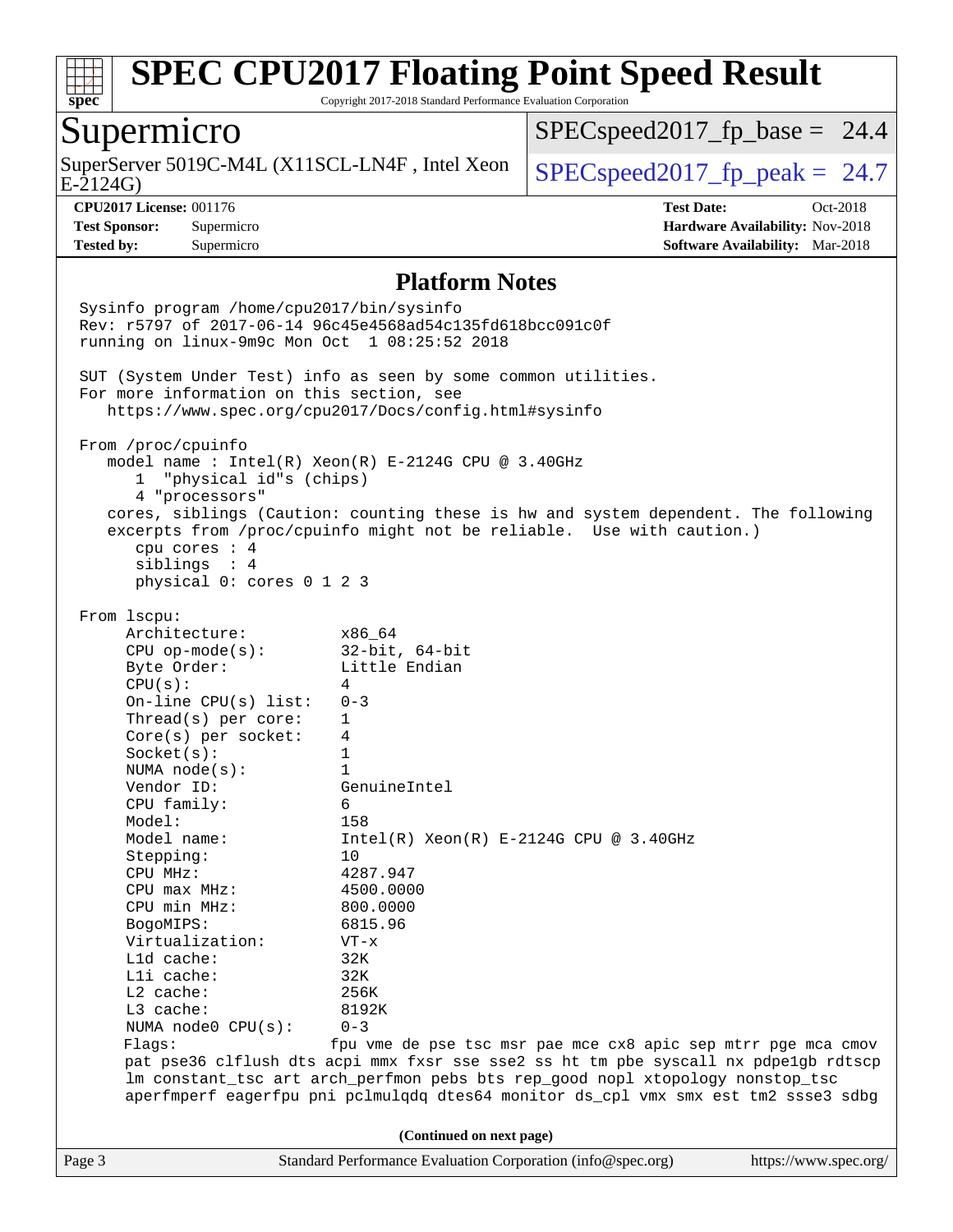

Copyright 2017-2018 Standard Performance Evaluation Corporation

### Supermicro

E-2124G) SuperServer 5019C-M4L (X11SCL-LN4F, Intel Xeon  $\big|$  SPECspeed2017 fp\_peak = 24.7

 $SPECspeed2017<sub>fp</sub> base = 24.4$ 

**[Tested by:](http://www.spec.org/auto/cpu2017/Docs/result-fields.html#Testedby)** Supermicro **[Software Availability:](http://www.spec.org/auto/cpu2017/Docs/result-fields.html#SoftwareAvailability)** Mar-2018

**[CPU2017 License:](http://www.spec.org/auto/cpu2017/Docs/result-fields.html#CPU2017License)** 001176 **[Test Date:](http://www.spec.org/auto/cpu2017/Docs/result-fields.html#TestDate)** Oct-2018 **[Test Sponsor:](http://www.spec.org/auto/cpu2017/Docs/result-fields.html#TestSponsor)** Supermicro **[Hardware Availability:](http://www.spec.org/auto/cpu2017/Docs/result-fields.html#HardwareAvailability)** Nov-2018

#### **[Platform Notes \(Continued\)](http://www.spec.org/auto/cpu2017/Docs/result-fields.html#PlatformNotes)**

 fma cx16 xtpr pdcm pcid sse4\_1 sse4\_2 x2apic movbe popcnt tsc\_deadline\_timer aes xsave avx f16c rdrand lahf\_lm abm 3dnowprefetch ida arat epb invpcid\_single pln pts dtherm hwp hwp\_notify hwp\_act\_window hwp\_epp intel\_pt rsb\_ctxsw spec\_ctrl retpoline kaiser tpr\_shadow vnmi flexpriority ept vpid fsgsbase tsc\_adjust bmi1 hle avx2 smep bmi2 erms invpcid rtm mpx rdseed adx smap clflushopt xsaveopt xsavec xgetbv1 /proc/cpuinfo cache data cache size : 8192 KB From numactl --hardware WARNING: a numactl 'node' might or might not correspond to a physical chip. available: 1 nodes (0) node 0 cpus: 0 1 2 3 node 0 size: 64151 MB node 0 free: 56944 MB node distances: node 0 0: 10 From /proc/meminfo MemTotal: 65691640 kB HugePages\_Total: 0 Hugepagesize: 2048 kB /usr/bin/lsb\_release -d SUSE Linux Enterprise Server 12 SP3 From /etc/\*release\* /etc/\*version\* SuSE-release: SUSE Linux Enterprise Server 12 (x86\_64) VERSION = 12 PATCHLEVEL = 3 # This file is deprecated and will be removed in a future service pack or release. # Please check /etc/os-release for details about this release. os-release: NAME="SLES" VERSION="12-SP3" VERSION\_ID="12.3" PRETTY\_NAME="SUSE Linux Enterprise Server 12 SP3" ID="sles" ANSI\_COLOR="0;32" CPE\_NAME="cpe:/o:suse:sles:12:sp3" uname -a: Linux linux-9m9c 4.4.114-94.11-default #1 SMP Thu Feb 1 19:28:26 UTC 2018 (4309ff9) x86\_64 x86\_64 x86\_64 GNU/Linux

**(Continued on next page)**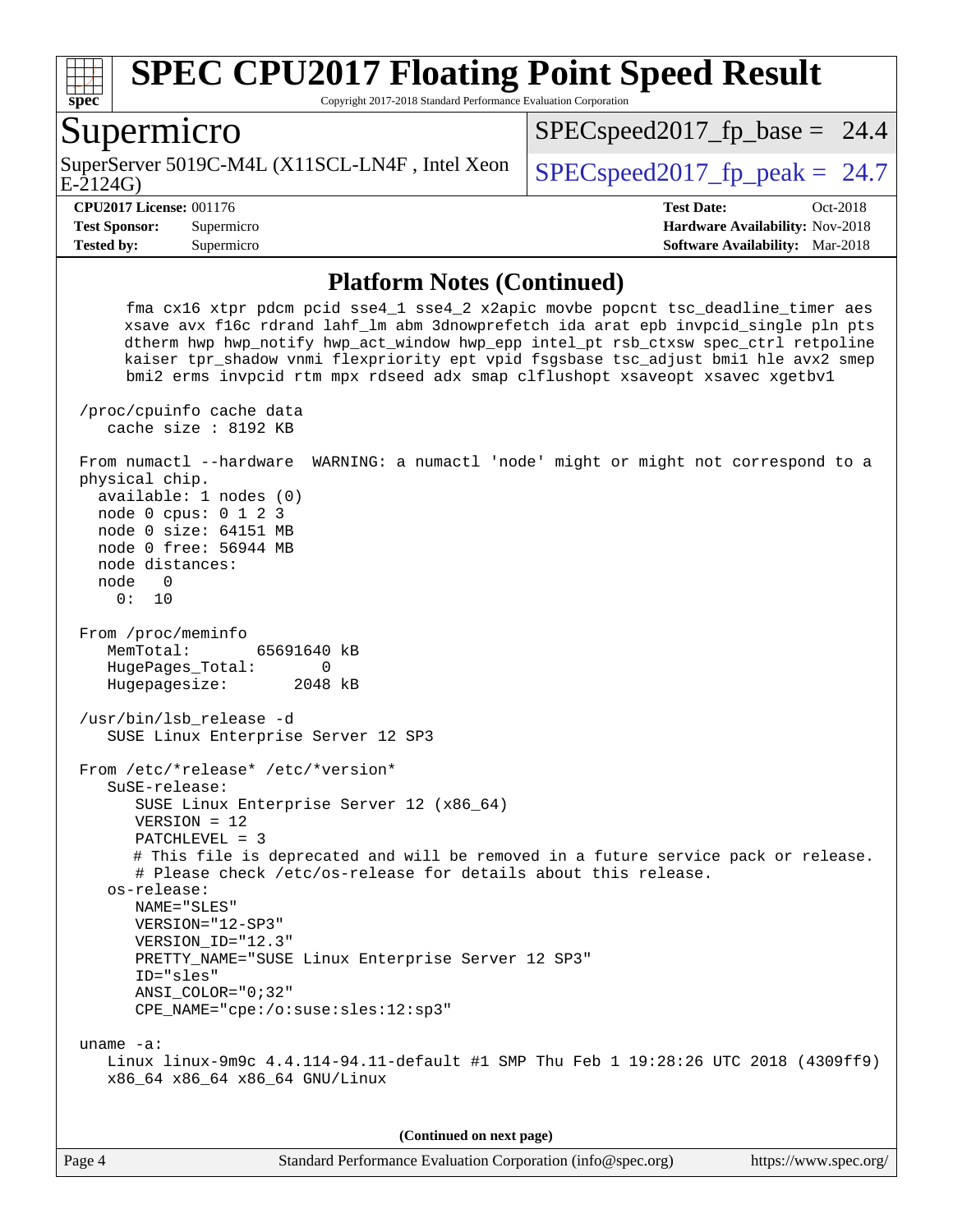

SuperServer 5019C-M4L (X11SCL-LN4F, Intel Xeon<br>E-2124G)

 $SPECspeed2017_fp\_peak = 24.7$ 

**[CPU2017 License:](http://www.spec.org/auto/cpu2017/Docs/result-fields.html#CPU2017License)** 001176 **[Test Date:](http://www.spec.org/auto/cpu2017/Docs/result-fields.html#TestDate)** Oct-2018 **[Test Sponsor:](http://www.spec.org/auto/cpu2017/Docs/result-fields.html#TestSponsor)** Supermicro **[Hardware Availability:](http://www.spec.org/auto/cpu2017/Docs/result-fields.html#HardwareAvailability)** Nov-2018 **[Tested by:](http://www.spec.org/auto/cpu2017/Docs/result-fields.html#Testedby)** Supermicro **[Software Availability:](http://www.spec.org/auto/cpu2017/Docs/result-fields.html#SoftwareAvailability)** Mar-2018

#### **[Platform Notes \(Continued\)](http://www.spec.org/auto/cpu2017/Docs/result-fields.html#PlatformNotes)**

run-level 3 Oct 1 03:29

 SPEC is set to: /home/cpu2017 Filesystem Type Size Used Avail Use% Mounted on /dev/sda4 xfs 1.8T 121G 1.7T 7% /home

 Additional information from dmidecode follows. WARNING: Use caution when you interpret this section. The 'dmidecode' program reads system data which is "intended to allow hardware to be accurately determined", but the intent may not be met, as there are frequent changes to hardware, firmware, and the "DMTF SMBIOS" standard. BIOS American Megatrends Inc. 1.0 09/19/2018

 Memory: 4x Micron 18ADF2G72AZ-2G6H1R 16 GB 2 rank 2667

(End of data from sysinfo program)

#### **[Compiler Version Notes](http://www.spec.org/auto/cpu2017/Docs/result-fields.html#CompilerVersionNotes)**

| CC.                                                     |                                                                                                  | 619.1bm_s(base) 638.imagick_s(base, peak) 644.nab_s(base, peak)    |                       |  |  |  |
|---------------------------------------------------------|--------------------------------------------------------------------------------------------------|--------------------------------------------------------------------|-----------------------|--|--|--|
| icc (ICC) 18.0.2 20180210                               | Copyright (C) 1985-2018 Intel Corporation. All rights reserved.                                  |                                                                    |                       |  |  |  |
| 619.1bm s(peak)<br>CC.                                  |                                                                                                  |                                                                    |                       |  |  |  |
| icc (ICC) 18.0.2 20180210                               | Copyright (C) 1985-2018 Intel Corporation. All rights reserved.                                  |                                                                    |                       |  |  |  |
| FC 607.cactuBSSN_s(base, peak)                          |                                                                                                  |                                                                    |                       |  |  |  |
| icpc (ICC) 18.0.2 20180210<br>icc (ICC) 18.0.2 20180210 | Copyright (C) 1985-2018 Intel Corporation. All rights reserved.                                  |                                                                    |                       |  |  |  |
| ifort (IFORT) 18.0.2 20180210                           | Copyright (C) 1985-2018 Intel Corporation. All rights reserved.                                  |                                                                    |                       |  |  |  |
|                                                         | Copyright (C) 1985-2018 Intel Corporation. All rights reserved.<br>_____________________________ |                                                                    |                       |  |  |  |
|                                                         |                                                                                                  | FC 603.bwaves_s(base) 649.fotonik3d_s(base) 654.roms_s(base, peak) |                       |  |  |  |
| (Continued on next page)                                |                                                                                                  |                                                                    |                       |  |  |  |
| Page 5                                                  |                                                                                                  | Standard Performance Evaluation Corporation (info@spec.org)        | https://www.spec.org/ |  |  |  |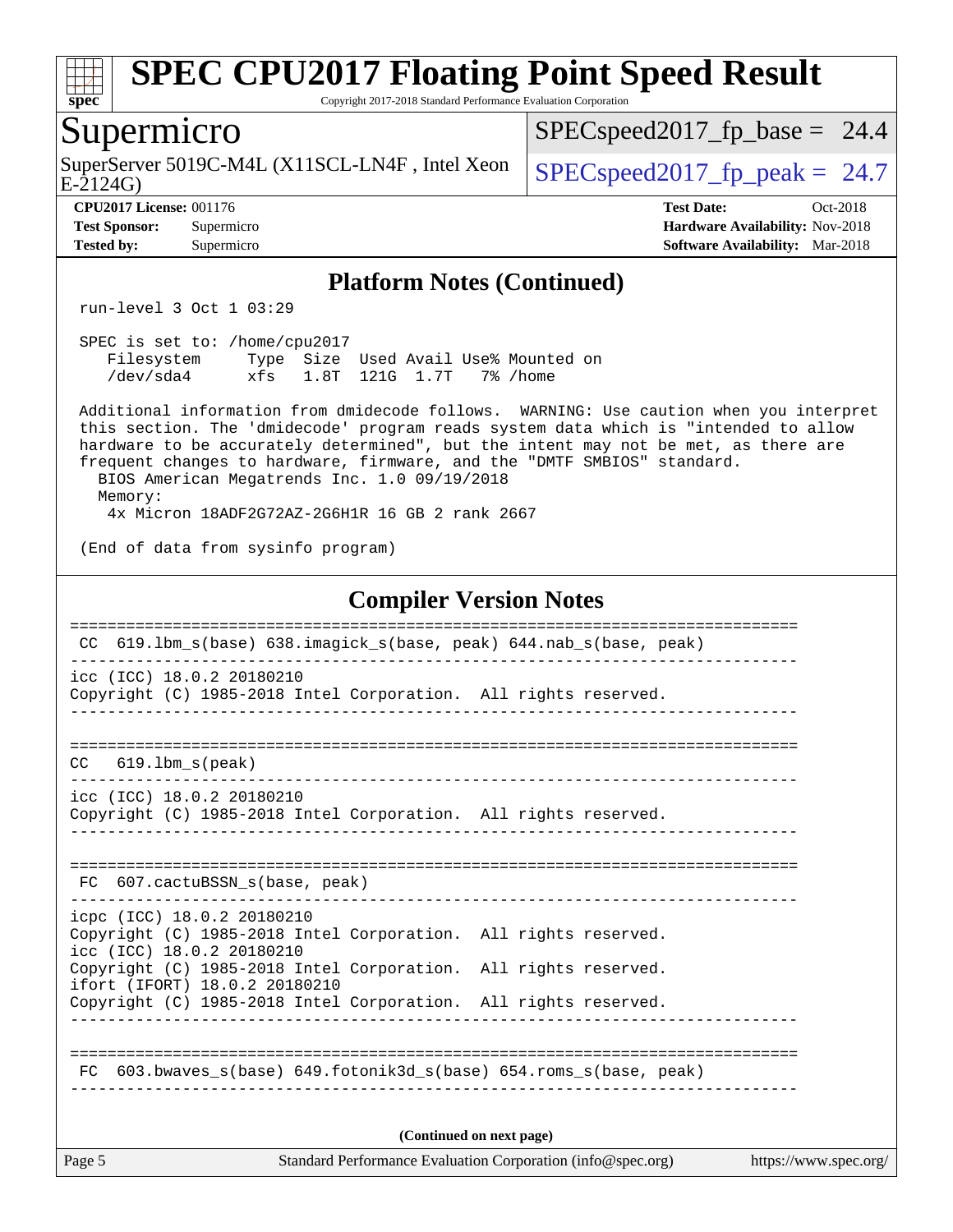

Copyright 2017-2018 Standard Performance Evaluation Corporation

### Supermicro

E-2124G) SuperServer 5019C-M4L (X11SCL-LN4F, Intel Xeon  $\big|$  [SPECspeed2017\\_fp\\_peak =](http://www.spec.org/auto/cpu2017/Docs/result-fields.html#SPECspeed2017fppeak) 24.7

 $SPEC speed2017_fp\_base = 24.4$ 

**[CPU2017 License:](http://www.spec.org/auto/cpu2017/Docs/result-fields.html#CPU2017License)** 001176 **[Test Date:](http://www.spec.org/auto/cpu2017/Docs/result-fields.html#TestDate)** Oct-2018 **[Test Sponsor:](http://www.spec.org/auto/cpu2017/Docs/result-fields.html#TestSponsor)** Supermicro **[Hardware Availability:](http://www.spec.org/auto/cpu2017/Docs/result-fields.html#HardwareAvailability)** Nov-2018 **[Tested by:](http://www.spec.org/auto/cpu2017/Docs/result-fields.html#Testedby)** Supermicro **[Software Availability:](http://www.spec.org/auto/cpu2017/Docs/result-fields.html#SoftwareAvailability)** Mar-2018

#### **[Compiler Version Notes \(Continued\)](http://www.spec.org/auto/cpu2017/Docs/result-fields.html#CompilerVersionNotes)**

| ifort (IFORT) 18.0.2 20180210<br>Copyright (C) 1985-2018 Intel Corporation. All rights reserved.                                                                                                 |  |  |  |  |  |  |  |
|--------------------------------------------------------------------------------------------------------------------------------------------------------------------------------------------------|--|--|--|--|--|--|--|
| 603.bwaves_s(peak) 649.fotonik3d_s(peak)<br>FC                                                                                                                                                   |  |  |  |  |  |  |  |
| ifort (IFORT) 18.0.2 20180210<br>Copyright (C) 1985-2018 Intel Corporation. All rights reserved.                                                                                                 |  |  |  |  |  |  |  |
| $CC$ 621.wrf_s(base) 627.cam4_s(base, peak) 628.pop2_s(base)                                                                                                                                     |  |  |  |  |  |  |  |
| ifort (IFORT) 18.0.2 20180210<br>Copyright (C) 1985-2018 Intel Corporation. All rights reserved.<br>icc (ICC) 18.0.2 20180210<br>Copyright (C) 1985-2018 Intel Corporation. All rights reserved. |  |  |  |  |  |  |  |
| $CC$ 621.wrf $s$ (peak) 628.pop2 $s$ (peak)                                                                                                                                                      |  |  |  |  |  |  |  |
| ifort (IFORT) 18.0.2 20180210<br>Copyright (C) 1985-2018 Intel Corporation. All rights reserved.<br>icc (ICC) 18.0.2 20180210<br>Copyright (C) 1985-2018 Intel Corporation. All rights reserved. |  |  |  |  |  |  |  |

# **[Base Compiler Invocation](http://www.spec.org/auto/cpu2017/Docs/result-fields.html#BaseCompilerInvocation)**

[C benchmarks](http://www.spec.org/auto/cpu2017/Docs/result-fields.html#Cbenchmarks): [icc -m64 -std=c11](http://www.spec.org/cpu2017/results/res2018q4/cpu2017-20181112-09613.flags.html#user_CCbase_intel_icc_64bit_c11_33ee0cdaae7deeeab2a9725423ba97205ce30f63b9926c2519791662299b76a0318f32ddfffdc46587804de3178b4f9328c46fa7c2b0cd779d7a61945c91cd35)

[Fortran benchmarks](http://www.spec.org/auto/cpu2017/Docs/result-fields.html#Fortranbenchmarks): [ifort -m64](http://www.spec.org/cpu2017/results/res2018q4/cpu2017-20181112-09613.flags.html#user_FCbase_intel_ifort_64bit_24f2bb282fbaeffd6157abe4f878425411749daecae9a33200eee2bee2fe76f3b89351d69a8130dd5949958ce389cf37ff59a95e7a40d588e8d3a57e0c3fd751)

[Benchmarks using both Fortran and C](http://www.spec.org/auto/cpu2017/Docs/result-fields.html#BenchmarksusingbothFortranandC): [ifort -m64](http://www.spec.org/cpu2017/results/res2018q4/cpu2017-20181112-09613.flags.html#user_CC_FCbase_intel_ifort_64bit_24f2bb282fbaeffd6157abe4f878425411749daecae9a33200eee2bee2fe76f3b89351d69a8130dd5949958ce389cf37ff59a95e7a40d588e8d3a57e0c3fd751) [icc -m64 -std=c11](http://www.spec.org/cpu2017/results/res2018q4/cpu2017-20181112-09613.flags.html#user_CC_FCbase_intel_icc_64bit_c11_33ee0cdaae7deeeab2a9725423ba97205ce30f63b9926c2519791662299b76a0318f32ddfffdc46587804de3178b4f9328c46fa7c2b0cd779d7a61945c91cd35)

[Benchmarks using Fortran, C, and C++:](http://www.spec.org/auto/cpu2017/Docs/result-fields.html#BenchmarksusingFortranCandCXX) [icpc -m64](http://www.spec.org/cpu2017/results/res2018q4/cpu2017-20181112-09613.flags.html#user_CC_CXX_FCbase_intel_icpc_64bit_4ecb2543ae3f1412ef961e0650ca070fec7b7afdcd6ed48761b84423119d1bf6bdf5cad15b44d48e7256388bc77273b966e5eb805aefd121eb22e9299b2ec9d9) [icc -m64 -std=c11](http://www.spec.org/cpu2017/results/res2018q4/cpu2017-20181112-09613.flags.html#user_CC_CXX_FCbase_intel_icc_64bit_c11_33ee0cdaae7deeeab2a9725423ba97205ce30f63b9926c2519791662299b76a0318f32ddfffdc46587804de3178b4f9328c46fa7c2b0cd779d7a61945c91cd35) [ifort -m64](http://www.spec.org/cpu2017/results/res2018q4/cpu2017-20181112-09613.flags.html#user_CC_CXX_FCbase_intel_ifort_64bit_24f2bb282fbaeffd6157abe4f878425411749daecae9a33200eee2bee2fe76f3b89351d69a8130dd5949958ce389cf37ff59a95e7a40d588e8d3a57e0c3fd751)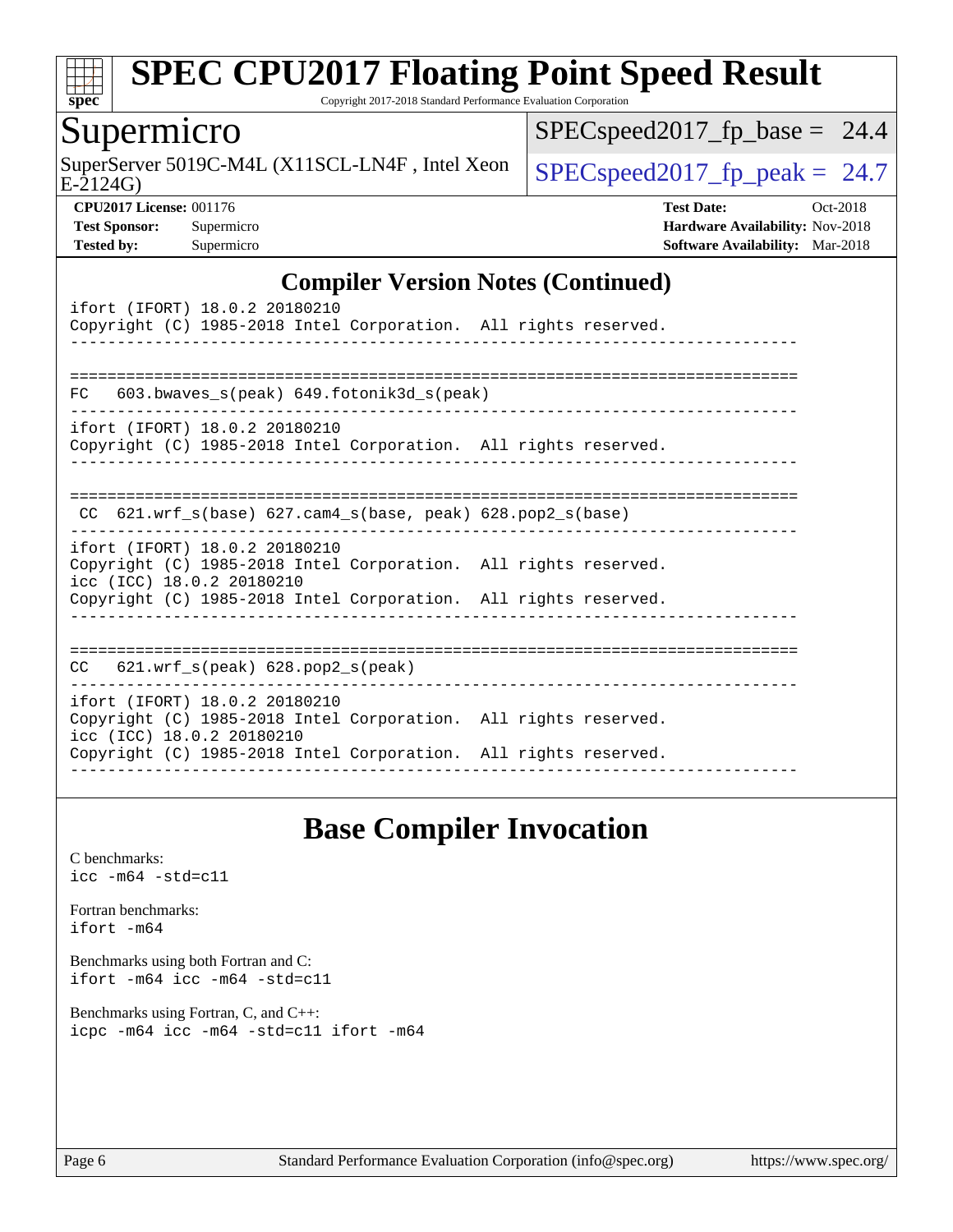

Copyright 2017-2018 Standard Performance Evaluation Corporation

### Supermicro

E-2124G) SuperServer 5019C-M4L (X11SCL-LN4F, Intel Xeon  $\big|$  SPECspeed2017 fp\_peak = 24.7

 $SPECspeed2017<sub>fp</sub> base = 24.4$ 

**[Tested by:](http://www.spec.org/auto/cpu2017/Docs/result-fields.html#Testedby)** Supermicro **[Software Availability:](http://www.spec.org/auto/cpu2017/Docs/result-fields.html#SoftwareAvailability)** Mar-2018

**[CPU2017 License:](http://www.spec.org/auto/cpu2017/Docs/result-fields.html#CPU2017License)** 001176 **[Test Date:](http://www.spec.org/auto/cpu2017/Docs/result-fields.html#TestDate)** Oct-2018 **[Test Sponsor:](http://www.spec.org/auto/cpu2017/Docs/result-fields.html#TestSponsor)** Supermicro **[Hardware Availability:](http://www.spec.org/auto/cpu2017/Docs/result-fields.html#HardwareAvailability)** Nov-2018

# **[Base Portability Flags](http://www.spec.org/auto/cpu2017/Docs/result-fields.html#BasePortabilityFlags)**

 603.bwaves\_s: [-DSPEC\\_LP64](http://www.spec.org/cpu2017/results/res2018q4/cpu2017-20181112-09613.flags.html#suite_basePORTABILITY603_bwaves_s_DSPEC_LP64) 607.cactuBSSN\_s: [-DSPEC\\_LP64](http://www.spec.org/cpu2017/results/res2018q4/cpu2017-20181112-09613.flags.html#suite_basePORTABILITY607_cactuBSSN_s_DSPEC_LP64) 619.lbm\_s: [-DSPEC\\_LP64](http://www.spec.org/cpu2017/results/res2018q4/cpu2017-20181112-09613.flags.html#suite_basePORTABILITY619_lbm_s_DSPEC_LP64) 621.wrf\_s: [-DSPEC\\_LP64](http://www.spec.org/cpu2017/results/res2018q4/cpu2017-20181112-09613.flags.html#suite_basePORTABILITY621_wrf_s_DSPEC_LP64) [-DSPEC\\_CASE\\_FLAG](http://www.spec.org/cpu2017/results/res2018q4/cpu2017-20181112-09613.flags.html#b621.wrf_s_baseCPORTABILITY_DSPEC_CASE_FLAG) [-convert big\\_endian](http://www.spec.org/cpu2017/results/res2018q4/cpu2017-20181112-09613.flags.html#user_baseFPORTABILITY621_wrf_s_convert_big_endian_c3194028bc08c63ac5d04de18c48ce6d347e4e562e8892b8bdbdc0214820426deb8554edfa529a3fb25a586e65a3d812c835984020483e7e73212c4d31a38223) 627.cam4\_s: [-DSPEC\\_LP64](http://www.spec.org/cpu2017/results/res2018q4/cpu2017-20181112-09613.flags.html#suite_basePORTABILITY627_cam4_s_DSPEC_LP64) [-DSPEC\\_CASE\\_FLAG](http://www.spec.org/cpu2017/results/res2018q4/cpu2017-20181112-09613.flags.html#b627.cam4_s_baseCPORTABILITY_DSPEC_CASE_FLAG) 628.pop2\_s: [-DSPEC\\_LP64](http://www.spec.org/cpu2017/results/res2018q4/cpu2017-20181112-09613.flags.html#suite_basePORTABILITY628_pop2_s_DSPEC_LP64) [-DSPEC\\_CASE\\_FLAG](http://www.spec.org/cpu2017/results/res2018q4/cpu2017-20181112-09613.flags.html#b628.pop2_s_baseCPORTABILITY_DSPEC_CASE_FLAG) [-convert big\\_endian](http://www.spec.org/cpu2017/results/res2018q4/cpu2017-20181112-09613.flags.html#user_baseFPORTABILITY628_pop2_s_convert_big_endian_c3194028bc08c63ac5d04de18c48ce6d347e4e562e8892b8bdbdc0214820426deb8554edfa529a3fb25a586e65a3d812c835984020483e7e73212c4d31a38223) [-assume byterecl](http://www.spec.org/cpu2017/results/res2018q4/cpu2017-20181112-09613.flags.html#user_baseFPORTABILITY628_pop2_s_assume_byterecl_7e47d18b9513cf18525430bbf0f2177aa9bf368bc7a059c09b2c06a34b53bd3447c950d3f8d6c70e3faf3a05c8557d66a5798b567902e8849adc142926523472) 638.imagick\_s: [-DSPEC\\_LP64](http://www.spec.org/cpu2017/results/res2018q4/cpu2017-20181112-09613.flags.html#suite_basePORTABILITY638_imagick_s_DSPEC_LP64) 644.nab\_s: [-DSPEC\\_LP64](http://www.spec.org/cpu2017/results/res2018q4/cpu2017-20181112-09613.flags.html#suite_basePORTABILITY644_nab_s_DSPEC_LP64) 649.fotonik3d\_s: [-DSPEC\\_LP64](http://www.spec.org/cpu2017/results/res2018q4/cpu2017-20181112-09613.flags.html#suite_basePORTABILITY649_fotonik3d_s_DSPEC_LP64) 654.roms\_s: [-DSPEC\\_LP64](http://www.spec.org/cpu2017/results/res2018q4/cpu2017-20181112-09613.flags.html#suite_basePORTABILITY654_roms_s_DSPEC_LP64)

# **[Base Optimization Flags](http://www.spec.org/auto/cpu2017/Docs/result-fields.html#BaseOptimizationFlags)**

[C benchmarks](http://www.spec.org/auto/cpu2017/Docs/result-fields.html#Cbenchmarks):

[-Wl,-z,muldefs](http://www.spec.org/cpu2017/results/res2018q4/cpu2017-20181112-09613.flags.html#user_CCbase_link_force_multiple1_b4cbdb97b34bdee9ceefcfe54f4c8ea74255f0b02a4b23e853cdb0e18eb4525ac79b5a88067c842dd0ee6996c24547a27a4b99331201badda8798ef8a743f577) [-xCORE-AVX2](http://www.spec.org/cpu2017/results/res2018q4/cpu2017-20181112-09613.flags.html#user_CCbase_f-xCORE-AVX2) [-ipo](http://www.spec.org/cpu2017/results/res2018q4/cpu2017-20181112-09613.flags.html#user_CCbase_f-ipo) [-O3](http://www.spec.org/cpu2017/results/res2018q4/cpu2017-20181112-09613.flags.html#user_CCbase_f-O3) [-no-prec-div](http://www.spec.org/cpu2017/results/res2018q4/cpu2017-20181112-09613.flags.html#user_CCbase_f-no-prec-div) [-qopt-prefetch](http://www.spec.org/cpu2017/results/res2018q4/cpu2017-20181112-09613.flags.html#user_CCbase_f-qopt-prefetch) [-ffinite-math-only](http://www.spec.org/cpu2017/results/res2018q4/cpu2017-20181112-09613.flags.html#user_CCbase_f_finite_math_only_cb91587bd2077682c4b38af759c288ed7c732db004271a9512da14a4f8007909a5f1427ecbf1a0fb78ff2a814402c6114ac565ca162485bbcae155b5e4258871) [-qopt-mem-layout-trans=3](http://www.spec.org/cpu2017/results/res2018q4/cpu2017-20181112-09613.flags.html#user_CCbase_f-qopt-mem-layout-trans_de80db37974c74b1f0e20d883f0b675c88c3b01e9d123adea9b28688d64333345fb62bc4a798493513fdb68f60282f9a726aa07f478b2f7113531aecce732043) [-qopenmp](http://www.spec.org/cpu2017/results/res2018q4/cpu2017-20181112-09613.flags.html#user_CCbase_qopenmp_16be0c44f24f464004c6784a7acb94aca937f053568ce72f94b139a11c7c168634a55f6653758ddd83bcf7b8463e8028bb0b48b77bcddc6b78d5d95bb1df2967) [-DSPEC\\_OPENMP](http://www.spec.org/cpu2017/results/res2018q4/cpu2017-20181112-09613.flags.html#suite_CCbase_DSPEC_OPENMP) [-L/usr/local/je5.0.1-64/lib](http://www.spec.org/cpu2017/results/res2018q4/cpu2017-20181112-09613.flags.html#user_CCbase_jemalloc_link_path64_4b10a636b7bce113509b17f3bd0d6226c5fb2346b9178c2d0232c14f04ab830f976640479e5c33dc2bcbbdad86ecfb6634cbbd4418746f06f368b512fced5394) [-ljemalloc](http://www.spec.org/cpu2017/results/res2018q4/cpu2017-20181112-09613.flags.html#user_CCbase_jemalloc_link_lib_d1249b907c500fa1c0672f44f562e3d0f79738ae9e3c4a9c376d49f265a04b9c99b167ecedbf6711b3085be911c67ff61f150a17b3472be731631ba4d0471706)

[Fortran benchmarks](http://www.spec.org/auto/cpu2017/Docs/result-fields.html#Fortranbenchmarks):

[-Wl,-z,muldefs](http://www.spec.org/cpu2017/results/res2018q4/cpu2017-20181112-09613.flags.html#user_FCbase_link_force_multiple1_b4cbdb97b34bdee9ceefcfe54f4c8ea74255f0b02a4b23e853cdb0e18eb4525ac79b5a88067c842dd0ee6996c24547a27a4b99331201badda8798ef8a743f577) [-DSPEC\\_OPENMP](http://www.spec.org/cpu2017/results/res2018q4/cpu2017-20181112-09613.flags.html#suite_FCbase_DSPEC_OPENMP) [-xCORE-AVX2](http://www.spec.org/cpu2017/results/res2018q4/cpu2017-20181112-09613.flags.html#user_FCbase_f-xCORE-AVX2) [-ipo](http://www.spec.org/cpu2017/results/res2018q4/cpu2017-20181112-09613.flags.html#user_FCbase_f-ipo) [-O3](http://www.spec.org/cpu2017/results/res2018q4/cpu2017-20181112-09613.flags.html#user_FCbase_f-O3) [-no-prec-div](http://www.spec.org/cpu2017/results/res2018q4/cpu2017-20181112-09613.flags.html#user_FCbase_f-no-prec-div) [-qopt-prefetch](http://www.spec.org/cpu2017/results/res2018q4/cpu2017-20181112-09613.flags.html#user_FCbase_f-qopt-prefetch) [-ffinite-math-only](http://www.spec.org/cpu2017/results/res2018q4/cpu2017-20181112-09613.flags.html#user_FCbase_f_finite_math_only_cb91587bd2077682c4b38af759c288ed7c732db004271a9512da14a4f8007909a5f1427ecbf1a0fb78ff2a814402c6114ac565ca162485bbcae155b5e4258871) [-qopt-mem-layout-trans=3](http://www.spec.org/cpu2017/results/res2018q4/cpu2017-20181112-09613.flags.html#user_FCbase_f-qopt-mem-layout-trans_de80db37974c74b1f0e20d883f0b675c88c3b01e9d123adea9b28688d64333345fb62bc4a798493513fdb68f60282f9a726aa07f478b2f7113531aecce732043) [-qopenmp](http://www.spec.org/cpu2017/results/res2018q4/cpu2017-20181112-09613.flags.html#user_FCbase_qopenmp_16be0c44f24f464004c6784a7acb94aca937f053568ce72f94b139a11c7c168634a55f6653758ddd83bcf7b8463e8028bb0b48b77bcddc6b78d5d95bb1df2967) [-nostandard-realloc-lhs](http://www.spec.org/cpu2017/results/res2018q4/cpu2017-20181112-09613.flags.html#user_FCbase_f_2003_std_realloc_82b4557e90729c0f113870c07e44d33d6f5a304b4f63d4c15d2d0f1fab99f5daaed73bdb9275d9ae411527f28b936061aa8b9c8f2d63842963b95c9dd6426b8a) [-L/usr/local/je5.0.1-64/lib](http://www.spec.org/cpu2017/results/res2018q4/cpu2017-20181112-09613.flags.html#user_FCbase_jemalloc_link_path64_4b10a636b7bce113509b17f3bd0d6226c5fb2346b9178c2d0232c14f04ab830f976640479e5c33dc2bcbbdad86ecfb6634cbbd4418746f06f368b512fced5394) [-ljemalloc](http://www.spec.org/cpu2017/results/res2018q4/cpu2017-20181112-09613.flags.html#user_FCbase_jemalloc_link_lib_d1249b907c500fa1c0672f44f562e3d0f79738ae9e3c4a9c376d49f265a04b9c99b167ecedbf6711b3085be911c67ff61f150a17b3472be731631ba4d0471706)

[Benchmarks using both Fortran and C](http://www.spec.org/auto/cpu2017/Docs/result-fields.html#BenchmarksusingbothFortranandC):

[-Wl,-z,muldefs](http://www.spec.org/cpu2017/results/res2018q4/cpu2017-20181112-09613.flags.html#user_CC_FCbase_link_force_multiple1_b4cbdb97b34bdee9ceefcfe54f4c8ea74255f0b02a4b23e853cdb0e18eb4525ac79b5a88067c842dd0ee6996c24547a27a4b99331201badda8798ef8a743f577) [-xCORE-AVX2](http://www.spec.org/cpu2017/results/res2018q4/cpu2017-20181112-09613.flags.html#user_CC_FCbase_f-xCORE-AVX2) [-ipo](http://www.spec.org/cpu2017/results/res2018q4/cpu2017-20181112-09613.flags.html#user_CC_FCbase_f-ipo) [-O3](http://www.spec.org/cpu2017/results/res2018q4/cpu2017-20181112-09613.flags.html#user_CC_FCbase_f-O3) [-no-prec-div](http://www.spec.org/cpu2017/results/res2018q4/cpu2017-20181112-09613.flags.html#user_CC_FCbase_f-no-prec-div) [-qopt-prefetch](http://www.spec.org/cpu2017/results/res2018q4/cpu2017-20181112-09613.flags.html#user_CC_FCbase_f-qopt-prefetch) [-ffinite-math-only](http://www.spec.org/cpu2017/results/res2018q4/cpu2017-20181112-09613.flags.html#user_CC_FCbase_f_finite_math_only_cb91587bd2077682c4b38af759c288ed7c732db004271a9512da14a4f8007909a5f1427ecbf1a0fb78ff2a814402c6114ac565ca162485bbcae155b5e4258871) [-qopt-mem-layout-trans=3](http://www.spec.org/cpu2017/results/res2018q4/cpu2017-20181112-09613.flags.html#user_CC_FCbase_f-qopt-mem-layout-trans_de80db37974c74b1f0e20d883f0b675c88c3b01e9d123adea9b28688d64333345fb62bc4a798493513fdb68f60282f9a726aa07f478b2f7113531aecce732043) [-qopenmp](http://www.spec.org/cpu2017/results/res2018q4/cpu2017-20181112-09613.flags.html#user_CC_FCbase_qopenmp_16be0c44f24f464004c6784a7acb94aca937f053568ce72f94b139a11c7c168634a55f6653758ddd83bcf7b8463e8028bb0b48b77bcddc6b78d5d95bb1df2967) [-DSPEC\\_OPENMP](http://www.spec.org/cpu2017/results/res2018q4/cpu2017-20181112-09613.flags.html#suite_CC_FCbase_DSPEC_OPENMP) [-nostandard-realloc-lhs](http://www.spec.org/cpu2017/results/res2018q4/cpu2017-20181112-09613.flags.html#user_CC_FCbase_f_2003_std_realloc_82b4557e90729c0f113870c07e44d33d6f5a304b4f63d4c15d2d0f1fab99f5daaed73bdb9275d9ae411527f28b936061aa8b9c8f2d63842963b95c9dd6426b8a) [-L/usr/local/je5.0.1-64/lib](http://www.spec.org/cpu2017/results/res2018q4/cpu2017-20181112-09613.flags.html#user_CC_FCbase_jemalloc_link_path64_4b10a636b7bce113509b17f3bd0d6226c5fb2346b9178c2d0232c14f04ab830f976640479e5c33dc2bcbbdad86ecfb6634cbbd4418746f06f368b512fced5394) [-ljemalloc](http://www.spec.org/cpu2017/results/res2018q4/cpu2017-20181112-09613.flags.html#user_CC_FCbase_jemalloc_link_lib_d1249b907c500fa1c0672f44f562e3d0f79738ae9e3c4a9c376d49f265a04b9c99b167ecedbf6711b3085be911c67ff61f150a17b3472be731631ba4d0471706)

#### [Benchmarks using Fortran, C, and C++:](http://www.spec.org/auto/cpu2017/Docs/result-fields.html#BenchmarksusingFortranCandCXX)

[-Wl,-z,muldefs](http://www.spec.org/cpu2017/results/res2018q4/cpu2017-20181112-09613.flags.html#user_CC_CXX_FCbase_link_force_multiple1_b4cbdb97b34bdee9ceefcfe54f4c8ea74255f0b02a4b23e853cdb0e18eb4525ac79b5a88067c842dd0ee6996c24547a27a4b99331201badda8798ef8a743f577) [-xCORE-AVX2](http://www.spec.org/cpu2017/results/res2018q4/cpu2017-20181112-09613.flags.html#user_CC_CXX_FCbase_f-xCORE-AVX2) [-ipo](http://www.spec.org/cpu2017/results/res2018q4/cpu2017-20181112-09613.flags.html#user_CC_CXX_FCbase_f-ipo) [-O3](http://www.spec.org/cpu2017/results/res2018q4/cpu2017-20181112-09613.flags.html#user_CC_CXX_FCbase_f-O3) [-no-prec-div](http://www.spec.org/cpu2017/results/res2018q4/cpu2017-20181112-09613.flags.html#user_CC_CXX_FCbase_f-no-prec-div) [-qopt-prefetch](http://www.spec.org/cpu2017/results/res2018q4/cpu2017-20181112-09613.flags.html#user_CC_CXX_FCbase_f-qopt-prefetch) [-ffinite-math-only](http://www.spec.org/cpu2017/results/res2018q4/cpu2017-20181112-09613.flags.html#user_CC_CXX_FCbase_f_finite_math_only_cb91587bd2077682c4b38af759c288ed7c732db004271a9512da14a4f8007909a5f1427ecbf1a0fb78ff2a814402c6114ac565ca162485bbcae155b5e4258871) [-qopt-mem-layout-trans=3](http://www.spec.org/cpu2017/results/res2018q4/cpu2017-20181112-09613.flags.html#user_CC_CXX_FCbase_f-qopt-mem-layout-trans_de80db37974c74b1f0e20d883f0b675c88c3b01e9d123adea9b28688d64333345fb62bc4a798493513fdb68f60282f9a726aa07f478b2f7113531aecce732043) [-qopenmp](http://www.spec.org/cpu2017/results/res2018q4/cpu2017-20181112-09613.flags.html#user_CC_CXX_FCbase_qopenmp_16be0c44f24f464004c6784a7acb94aca937f053568ce72f94b139a11c7c168634a55f6653758ddd83bcf7b8463e8028bb0b48b77bcddc6b78d5d95bb1df2967) [-DSPEC\\_OPENMP](http://www.spec.org/cpu2017/results/res2018q4/cpu2017-20181112-09613.flags.html#suite_CC_CXX_FCbase_DSPEC_OPENMP) [-nostandard-realloc-lhs](http://www.spec.org/cpu2017/results/res2018q4/cpu2017-20181112-09613.flags.html#user_CC_CXX_FCbase_f_2003_std_realloc_82b4557e90729c0f113870c07e44d33d6f5a304b4f63d4c15d2d0f1fab99f5daaed73bdb9275d9ae411527f28b936061aa8b9c8f2d63842963b95c9dd6426b8a) [-L/usr/local/je5.0.1-64/lib](http://www.spec.org/cpu2017/results/res2018q4/cpu2017-20181112-09613.flags.html#user_CC_CXX_FCbase_jemalloc_link_path64_4b10a636b7bce113509b17f3bd0d6226c5fb2346b9178c2d0232c14f04ab830f976640479e5c33dc2bcbbdad86ecfb6634cbbd4418746f06f368b512fced5394) [-ljemalloc](http://www.spec.org/cpu2017/results/res2018q4/cpu2017-20181112-09613.flags.html#user_CC_CXX_FCbase_jemalloc_link_lib_d1249b907c500fa1c0672f44f562e3d0f79738ae9e3c4a9c376d49f265a04b9c99b167ecedbf6711b3085be911c67ff61f150a17b3472be731631ba4d0471706)

# **[Peak Compiler Invocation](http://www.spec.org/auto/cpu2017/Docs/result-fields.html#PeakCompilerInvocation)**

[C benchmarks](http://www.spec.org/auto/cpu2017/Docs/result-fields.html#Cbenchmarks): [icc -m64 -std=c11](http://www.spec.org/cpu2017/results/res2018q4/cpu2017-20181112-09613.flags.html#user_CCpeak_intel_icc_64bit_c11_33ee0cdaae7deeeab2a9725423ba97205ce30f63b9926c2519791662299b76a0318f32ddfffdc46587804de3178b4f9328c46fa7c2b0cd779d7a61945c91cd35)

[Fortran benchmarks](http://www.spec.org/auto/cpu2017/Docs/result-fields.html#Fortranbenchmarks): [ifort -m64](http://www.spec.org/cpu2017/results/res2018q4/cpu2017-20181112-09613.flags.html#user_FCpeak_intel_ifort_64bit_24f2bb282fbaeffd6157abe4f878425411749daecae9a33200eee2bee2fe76f3b89351d69a8130dd5949958ce389cf37ff59a95e7a40d588e8d3a57e0c3fd751)

**(Continued on next page)**

Page 7 Standard Performance Evaluation Corporation [\(info@spec.org\)](mailto:info@spec.org) <https://www.spec.org/>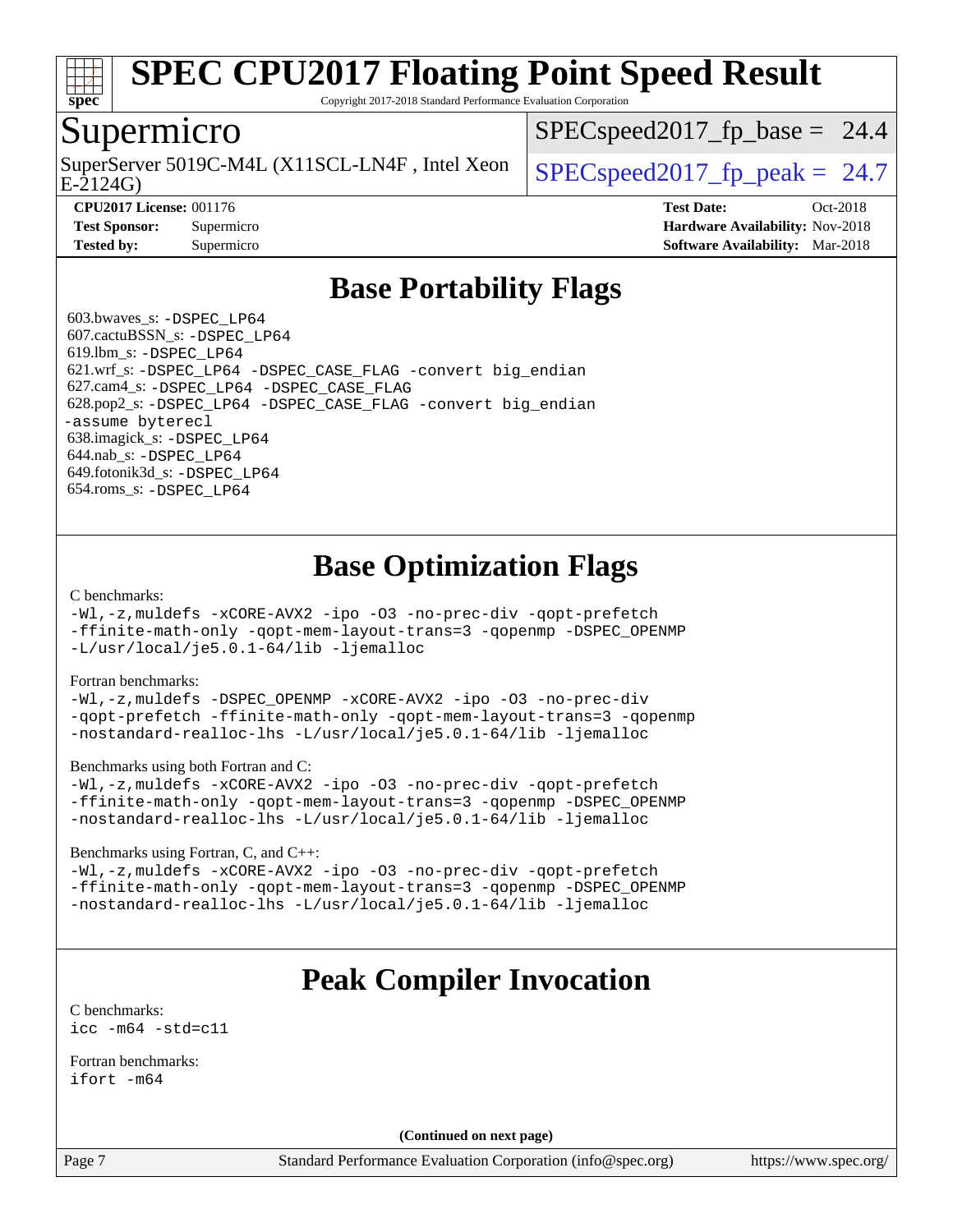

Copyright 2017-2018 Standard Performance Evaluation Corporation

## Supermicro

E-2124G) SuperServer 5019C-M4L (X11SCL-LN4F, Intel Xeon  $\big|$  SPECspeed2017 fp\_peak = 24.7

 $SPECspeed2017<sub>fp</sub> base = 24.4$ 

**[CPU2017 License:](http://www.spec.org/auto/cpu2017/Docs/result-fields.html#CPU2017License)** 001176 **[Test Date:](http://www.spec.org/auto/cpu2017/Docs/result-fields.html#TestDate)** Oct-2018 **[Test Sponsor:](http://www.spec.org/auto/cpu2017/Docs/result-fields.html#TestSponsor)** Supermicro **[Hardware Availability:](http://www.spec.org/auto/cpu2017/Docs/result-fields.html#HardwareAvailability)** Nov-2018 **[Tested by:](http://www.spec.org/auto/cpu2017/Docs/result-fields.html#Testedby)** Supermicro **[Software Availability:](http://www.spec.org/auto/cpu2017/Docs/result-fields.html#SoftwareAvailability)** Mar-2018

# **[Peak Compiler Invocation \(Continued\)](http://www.spec.org/auto/cpu2017/Docs/result-fields.html#PeakCompilerInvocation)**

[Benchmarks using both Fortran and C](http://www.spec.org/auto/cpu2017/Docs/result-fields.html#BenchmarksusingbothFortranandC): [ifort -m64](http://www.spec.org/cpu2017/results/res2018q4/cpu2017-20181112-09613.flags.html#user_CC_FCpeak_intel_ifort_64bit_24f2bb282fbaeffd6157abe4f878425411749daecae9a33200eee2bee2fe76f3b89351d69a8130dd5949958ce389cf37ff59a95e7a40d588e8d3a57e0c3fd751) [icc -m64 -std=c11](http://www.spec.org/cpu2017/results/res2018q4/cpu2017-20181112-09613.flags.html#user_CC_FCpeak_intel_icc_64bit_c11_33ee0cdaae7deeeab2a9725423ba97205ce30f63b9926c2519791662299b76a0318f32ddfffdc46587804de3178b4f9328c46fa7c2b0cd779d7a61945c91cd35)

[Benchmarks using Fortran, C, and C++:](http://www.spec.org/auto/cpu2017/Docs/result-fields.html#BenchmarksusingFortranCandCXX) [icpc -m64](http://www.spec.org/cpu2017/results/res2018q4/cpu2017-20181112-09613.flags.html#user_CC_CXX_FCpeak_intel_icpc_64bit_4ecb2543ae3f1412ef961e0650ca070fec7b7afdcd6ed48761b84423119d1bf6bdf5cad15b44d48e7256388bc77273b966e5eb805aefd121eb22e9299b2ec9d9) [icc -m64 -std=c11](http://www.spec.org/cpu2017/results/res2018q4/cpu2017-20181112-09613.flags.html#user_CC_CXX_FCpeak_intel_icc_64bit_c11_33ee0cdaae7deeeab2a9725423ba97205ce30f63b9926c2519791662299b76a0318f32ddfffdc46587804de3178b4f9328c46fa7c2b0cd779d7a61945c91cd35) [ifort -m64](http://www.spec.org/cpu2017/results/res2018q4/cpu2017-20181112-09613.flags.html#user_CC_CXX_FCpeak_intel_ifort_64bit_24f2bb282fbaeffd6157abe4f878425411749daecae9a33200eee2bee2fe76f3b89351d69a8130dd5949958ce389cf37ff59a95e7a40d588e8d3a57e0c3fd751)

**[Peak Portability Flags](http://www.spec.org/auto/cpu2017/Docs/result-fields.html#PeakPortabilityFlags)**

Same as Base Portability Flags

# **[Peak Optimization Flags](http://www.spec.org/auto/cpu2017/Docs/result-fields.html#PeakOptimizationFlags)**

[C benchmarks](http://www.spec.org/auto/cpu2017/Docs/result-fields.html#Cbenchmarks):

 $619.$ lbm\_s: basepeak = yes

638.imagick\_s: basepeak = yes

 $644.nab$ <sub>s</sub>: basepeak = yes

[Fortran benchmarks](http://www.spec.org/auto/cpu2017/Docs/result-fields.html#Fortranbenchmarks):

```
 603.bwaves_s: -prof-gen(pass 1) -prof-use(pass 2) -DSPEC_SUPPRESS_OPENMP
-DSPEC_OPENMP -O2 -xCORE-AVX2 -qopt-prefetch -ipo -O3
-ffinite-math-only -no-prec-div -qopt-mem-layout-trans=3
-qopenmp -nostandard-realloc-lhs
```
649.fotonik3d\_s: Same as 603.bwaves\_s

 654.roms\_s: [-DSPEC\\_OPENMP](http://www.spec.org/cpu2017/results/res2018q4/cpu2017-20181112-09613.flags.html#suite_peakFOPTIMIZE654_roms_s_DSPEC_OPENMP) [-xCORE-AVX2](http://www.spec.org/cpu2017/results/res2018q4/cpu2017-20181112-09613.flags.html#user_peakFOPTIMIZE654_roms_s_f-xCORE-AVX2) [-ipo](http://www.spec.org/cpu2017/results/res2018q4/cpu2017-20181112-09613.flags.html#user_peakFOPTIMIZE654_roms_s_f-ipo) [-O3](http://www.spec.org/cpu2017/results/res2018q4/cpu2017-20181112-09613.flags.html#user_peakFOPTIMIZE654_roms_s_f-O3) [-no-prec-div](http://www.spec.org/cpu2017/results/res2018q4/cpu2017-20181112-09613.flags.html#user_peakFOPTIMIZE654_roms_s_f-no-prec-div) [-qopt-prefetch](http://www.spec.org/cpu2017/results/res2018q4/cpu2017-20181112-09613.flags.html#user_peakFOPTIMIZE654_roms_s_f-qopt-prefetch) [-ffinite-math-only](http://www.spec.org/cpu2017/results/res2018q4/cpu2017-20181112-09613.flags.html#user_peakFOPTIMIZE654_roms_s_f_finite_math_only_cb91587bd2077682c4b38af759c288ed7c732db004271a9512da14a4f8007909a5f1427ecbf1a0fb78ff2a814402c6114ac565ca162485bbcae155b5e4258871) [-qopt-mem-layout-trans=3](http://www.spec.org/cpu2017/results/res2018q4/cpu2017-20181112-09613.flags.html#user_peakFOPTIMIZE654_roms_s_f-qopt-mem-layout-trans_de80db37974c74b1f0e20d883f0b675c88c3b01e9d123adea9b28688d64333345fb62bc4a798493513fdb68f60282f9a726aa07f478b2f7113531aecce732043) [-qopenmp](http://www.spec.org/cpu2017/results/res2018q4/cpu2017-20181112-09613.flags.html#user_peakFOPTIMIZE654_roms_s_qopenmp_16be0c44f24f464004c6784a7acb94aca937f053568ce72f94b139a11c7c168634a55f6653758ddd83bcf7b8463e8028bb0b48b77bcddc6b78d5d95bb1df2967) [-nostandard-realloc-lhs](http://www.spec.org/cpu2017/results/res2018q4/cpu2017-20181112-09613.flags.html#user_peakEXTRA_FOPTIMIZE654_roms_s_f_2003_std_realloc_82b4557e90729c0f113870c07e44d33d6f5a304b4f63d4c15d2d0f1fab99f5daaed73bdb9275d9ae411527f28b936061aa8b9c8f2d63842963b95c9dd6426b8a)

[Benchmarks using both Fortran and C](http://www.spec.org/auto/cpu2017/Docs/result-fields.html#BenchmarksusingbothFortranandC):

 621.wrf\_s: [-prof-gen](http://www.spec.org/cpu2017/results/res2018q4/cpu2017-20181112-09613.flags.html#user_peakPASS1_CFLAGSPASS1_FFLAGSPASS1_LDFLAGS621_wrf_s_prof_gen_5aa4926d6013ddb2a31985c654b3eb18169fc0c6952a63635c234f711e6e63dd76e94ad52365559451ec499a2cdb89e4dc58ba4c67ef54ca681ffbe1461d6b36)(pass 1) [-prof-use](http://www.spec.org/cpu2017/results/res2018q4/cpu2017-20181112-09613.flags.html#user_peakPASS2_CFLAGSPASS2_FFLAGSPASS2_LDFLAGS621_wrf_s_prof_use_1a21ceae95f36a2b53c25747139a6c16ca95bd9def2a207b4f0849963b97e94f5260e30a0c64f4bb623698870e679ca08317ef8150905d41bd88c6f78df73f19)(pass 2) [-O2](http://www.spec.org/cpu2017/results/res2018q4/cpu2017-20181112-09613.flags.html#user_peakPASS1_COPTIMIZEPASS1_FOPTIMIZE621_wrf_s_f-O2) [-xCORE-AVX2](http://www.spec.org/cpu2017/results/res2018q4/cpu2017-20181112-09613.flags.html#user_peakPASS2_COPTIMIZEPASS2_FOPTIMIZE621_wrf_s_f-xCORE-AVX2) [-qopt-prefetch](http://www.spec.org/cpu2017/results/res2018q4/cpu2017-20181112-09613.flags.html#user_peakPASS1_COPTIMIZEPASS1_FOPTIMIZEPASS2_COPTIMIZEPASS2_FOPTIMIZE621_wrf_s_f-qopt-prefetch) [-ipo](http://www.spec.org/cpu2017/results/res2018q4/cpu2017-20181112-09613.flags.html#user_peakPASS2_COPTIMIZEPASS2_FOPTIMIZE621_wrf_s_f-ipo) [-O3](http://www.spec.org/cpu2017/results/res2018q4/cpu2017-20181112-09613.flags.html#user_peakPASS2_COPTIMIZEPASS2_FOPTIMIZE621_wrf_s_f-O3) [-ffinite-math-only](http://www.spec.org/cpu2017/results/res2018q4/cpu2017-20181112-09613.flags.html#user_peakPASS1_COPTIMIZEPASS1_FOPTIMIZEPASS2_COPTIMIZEPASS2_FOPTIMIZE621_wrf_s_f_finite_math_only_cb91587bd2077682c4b38af759c288ed7c732db004271a9512da14a4f8007909a5f1427ecbf1a0fb78ff2a814402c6114ac565ca162485bbcae155b5e4258871) [-no-prec-div](http://www.spec.org/cpu2017/results/res2018q4/cpu2017-20181112-09613.flags.html#user_peakPASS2_COPTIMIZEPASS2_FOPTIMIZE621_wrf_s_f-no-prec-div) [-qopt-mem-layout-trans=3](http://www.spec.org/cpu2017/results/res2018q4/cpu2017-20181112-09613.flags.html#user_peakPASS1_COPTIMIZEPASS1_FOPTIMIZEPASS2_COPTIMIZEPASS2_FOPTIMIZE621_wrf_s_f-qopt-mem-layout-trans_de80db37974c74b1f0e20d883f0b675c88c3b01e9d123adea9b28688d64333345fb62bc4a798493513fdb68f60282f9a726aa07f478b2f7113531aecce732043) [-DSPEC\\_SUPPRESS\\_OPENMP](http://www.spec.org/cpu2017/results/res2018q4/cpu2017-20181112-09613.flags.html#suite_peakPASS1_COPTIMIZEPASS1_FOPTIMIZE621_wrf_s_DSPEC_SUPPRESS_OPENMP) [-qopenmp](http://www.spec.org/cpu2017/results/res2018q4/cpu2017-20181112-09613.flags.html#user_peakPASS2_COPTIMIZEPASS2_FOPTIMIZE621_wrf_s_qopenmp_16be0c44f24f464004c6784a7acb94aca937f053568ce72f94b139a11c7c168634a55f6653758ddd83bcf7b8463e8028bb0b48b77bcddc6b78d5d95bb1df2967) [-DSPEC\\_OPENMP](http://www.spec.org/cpu2017/results/res2018q4/cpu2017-20181112-09613.flags.html#suite_peakPASS2_COPTIMIZEPASS2_FOPTIMIZE621_wrf_s_DSPEC_OPENMP) [-nostandard-realloc-lhs](http://www.spec.org/cpu2017/results/res2018q4/cpu2017-20181112-09613.flags.html#user_peakEXTRA_FOPTIMIZE621_wrf_s_f_2003_std_realloc_82b4557e90729c0f113870c07e44d33d6f5a304b4f63d4c15d2d0f1fab99f5daaed73bdb9275d9ae411527f28b936061aa8b9c8f2d63842963b95c9dd6426b8a)

 627.cam4\_s: [-xCORE-AVX2](http://www.spec.org/cpu2017/results/res2018q4/cpu2017-20181112-09613.flags.html#user_peakCOPTIMIZEFOPTIMIZE627_cam4_s_f-xCORE-AVX2) [-ipo](http://www.spec.org/cpu2017/results/res2018q4/cpu2017-20181112-09613.flags.html#user_peakCOPTIMIZEFOPTIMIZE627_cam4_s_f-ipo) [-O3](http://www.spec.org/cpu2017/results/res2018q4/cpu2017-20181112-09613.flags.html#user_peakCOPTIMIZEFOPTIMIZE627_cam4_s_f-O3) [-no-prec-div](http://www.spec.org/cpu2017/results/res2018q4/cpu2017-20181112-09613.flags.html#user_peakCOPTIMIZEFOPTIMIZE627_cam4_s_f-no-prec-div) [-qopt-prefetch](http://www.spec.org/cpu2017/results/res2018q4/cpu2017-20181112-09613.flags.html#user_peakCOPTIMIZEFOPTIMIZE627_cam4_s_f-qopt-prefetch) [-ffinite-math-only](http://www.spec.org/cpu2017/results/res2018q4/cpu2017-20181112-09613.flags.html#user_peakCOPTIMIZEFOPTIMIZE627_cam4_s_f_finite_math_only_cb91587bd2077682c4b38af759c288ed7c732db004271a9512da14a4f8007909a5f1427ecbf1a0fb78ff2a814402c6114ac565ca162485bbcae155b5e4258871) [-qopt-mem-layout-trans=3](http://www.spec.org/cpu2017/results/res2018q4/cpu2017-20181112-09613.flags.html#user_peakCOPTIMIZEFOPTIMIZE627_cam4_s_f-qopt-mem-layout-trans_de80db37974c74b1f0e20d883f0b675c88c3b01e9d123adea9b28688d64333345fb62bc4a798493513fdb68f60282f9a726aa07f478b2f7113531aecce732043) [-qopenmp](http://www.spec.org/cpu2017/results/res2018q4/cpu2017-20181112-09613.flags.html#user_peakCOPTIMIZEFOPTIMIZE627_cam4_s_qopenmp_16be0c44f24f464004c6784a7acb94aca937f053568ce72f94b139a11c7c168634a55f6653758ddd83bcf7b8463e8028bb0b48b77bcddc6b78d5d95bb1df2967)

**(Continued on next page)**

| Page 8 | Standard Performance Evaluation Corporation (info@spec.org) | https://www.spec.org/ |
|--------|-------------------------------------------------------------|-----------------------|
|--------|-------------------------------------------------------------|-----------------------|